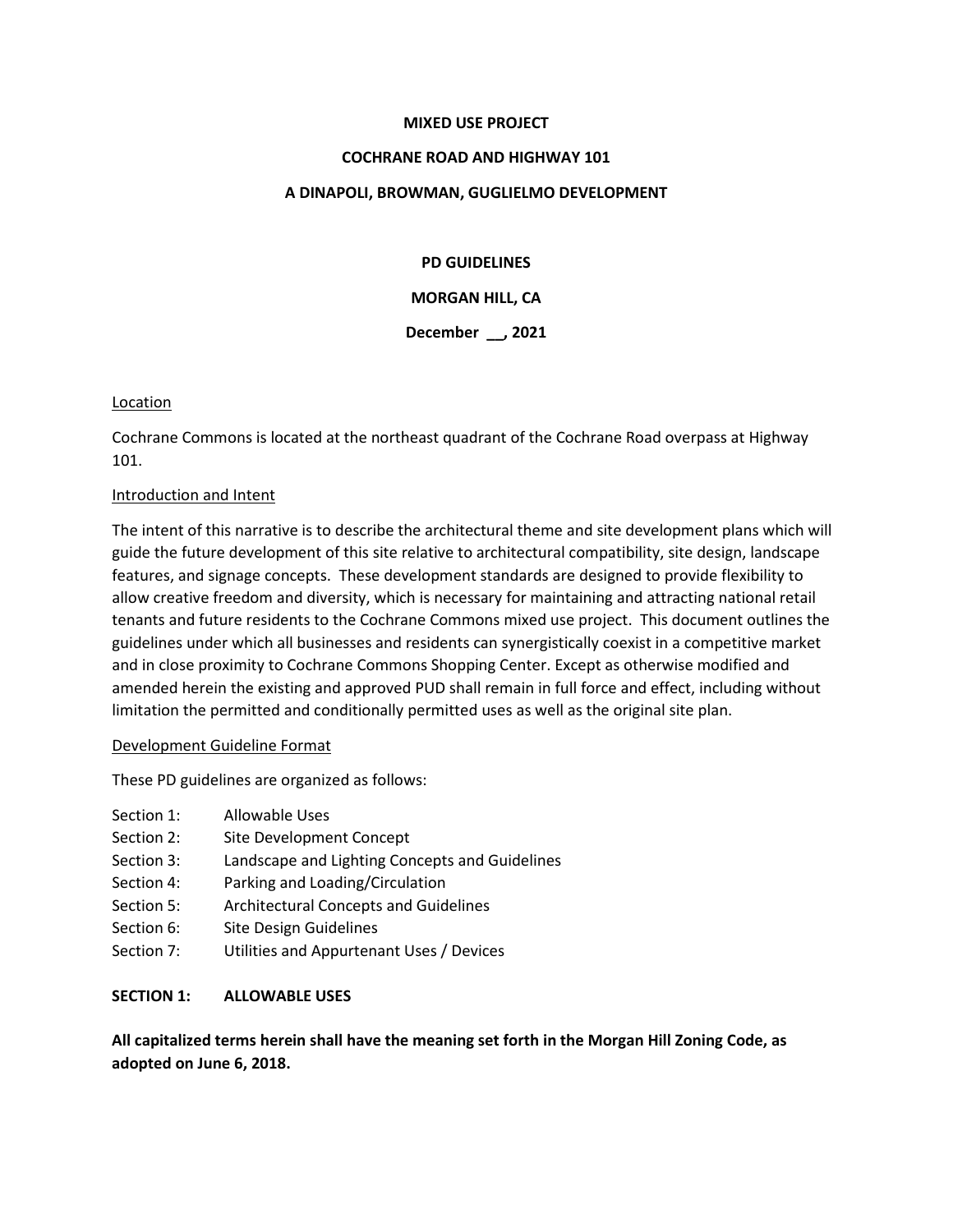Permitted Uses:

- Small, medium and big box Retail, (including, but not limited to General Retail, Convenience Markets, Home Improvement Centers, Grocery stores, Liquor Stores, Drug Stores, and/or Large Commodity Retail)
- Residential Land Uses (approximately 8-24 dwelling units per acre), rentals or for sale (including, but not limited to, Duplexes, Triplexes, Group Housing, Live/Work Units, Mixed Use Residential, Multi-Family Dwellings, Single-Family Dwellings, Single-Family Attached Dwellings, and/or Single Family Detached Dwellings)
- Lodging Facilities
- Nursing Homes, Long-Term Care, Residential Care Facilities, and/or Residential Care Facilities, Small
- Day Care Centers and/or Home Day Care
- Colleges and Trade Schools, Community Assembly, Cultural Institutions, Instructional Services, **Schools**
- Eating and Drinking Uses (including, but not limited to, Restaurants, Fast Food Restaurants, Sit-Down, quick service, fast casual, café, market hall, cafeteria style, drive in and full service)
- Up to five (5) Drive-Through Facilities. Drive-Through Facilities in addition to those permitted above, shall be permitted within the shopping center with the approval of a conditional use permit.
- Commercial Recreation (including indoor health clubs and group fitness facilities), Cinemas and Theaters, Parks and Recreational Facilities, Bars and Nightclubs, Tasting Rooms, Plant Nurseries, Breweries, Beer Gardens
- Pop-up shops, food trucks and/or temporary food kiosks (day or night)
- Farmers Market
- Animal Boarding
- Professional Offices, Medical Offices and Clinics, Banks and Financial Institutions, Veterinarian Clinics and Hospitals, Government Offices, Service Commercial Uses, Business Support Services, and/or co-working spaces
- Personal Services, Social Services, and/or Public Safety Facilities
- Fuel and Service Stations, Vehicle Rentals, Vehicle Sales and Leasing, Vehicle Washing
- Parking Lots and Structures
- Recycling Facilities
- Light Fleet-Based Services
- Vehicle Repair and Maintenance, Minor (such as a tire shop, oil changer, car audio shop, or other similar auto oriented uses)
- Wireless Communication Facilities
- Urban Agriculture
- Wholesaling
- Warehousing, storage, and distribution, curbside and in store pick-up services, return and delivery services, Ecommerce Fulfillment Services
- as part of a retail or other allowable use;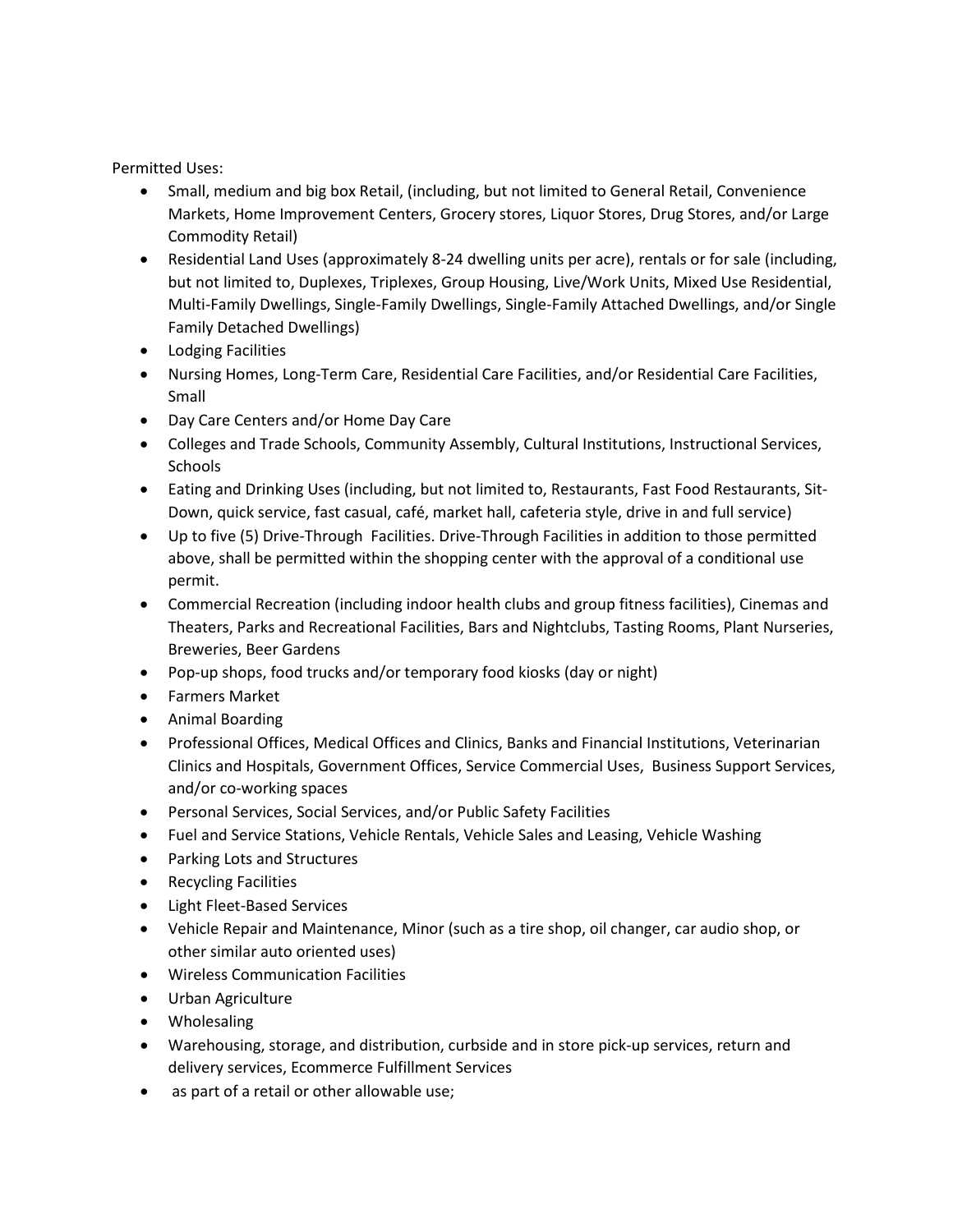- Any other use that is supportive of Retail
- Any other use listed as a permitted use in the original Project PUD approvals, in the GC, General Commercial District in the Morgan Hill Municipal Code, or Mixed Use Flex designation in the General Plan

Conditional:

- Any Drive-Through and Drive-In Facilities that is proposed beyond the five (5) that are permitted above shall require a conditional use permit.
- A maximum of one (1) of each: Fuel and Service Stations, Vehicle Washing, and Convenience Markets, unless such use is a part of a Retail tenant located or to be located in the Shopping Center in which case more than one of each of the foregoing shall be permitted.
- Mini-Storage
- Vehicle Repair and Maintenance, Major
- Except as permitted above, Warehousing and Distribution

**SECTION 2: SITE DEVELOPMENT CONCEPT**: Notwithstanding anything contained herein to the contrary, the original Site Development Concept in Section 2 of Ordinance No. 1746 dated December 8, 2005 ("First PD") shall continue in full force and effect, except as added or modified herein.

- 1. The mixed use site development plan consists of multiple retail areas and residential areas, with vehicular roadways bisecting the site N/S from Cochrane Road at De Paul Drive and E/W from Mission View Drive.
- 2. Building setbacks along Cochrane Road shall be an average of 25 ft; along Mission View an average of 10 feet,(with all setback distances measured from the property line); however, encroachments into the setback area are permissible to accommodate the architectural and functional needs of the development as long as the overall average is maintained. Building setbacks along rear or side yard property lines adjacent to property not a part of the PD shall be an average of 10'. For all property within the Project that is subject to the PD there shall be no minimum building setback requirements required between buildings or other improvements, uses, or properties within the Project boundaries.
- 3. The First PD site plan, and the Site Plan and elevations submitted with the PD Application (\_\_\_\_\_\_\_) shall not require further review or approval. A Site Plan inconsistent with those contained in the First PD or this application or otherwise inconsistent with the intent of this section or elevations inconsistent with the elevations provided with this PD application or as otherwise described herein shall require Staff Review for substantial conformance or otherwise Design Review for the elements that diverge from the design theme submitted.

# **SECTION 3: LANDSCAPE AND LIGHTING CONCEPTS AND GUIDELINES**

## Landscape

4. Project landscaping shall be substantially consistent with the Project Landscape Plan submitted as part of the Amended PD. All street trees and trees planted within the front setback areas shall be a minimum 15 gallon size. Except as permitted under the approved PD Amendment or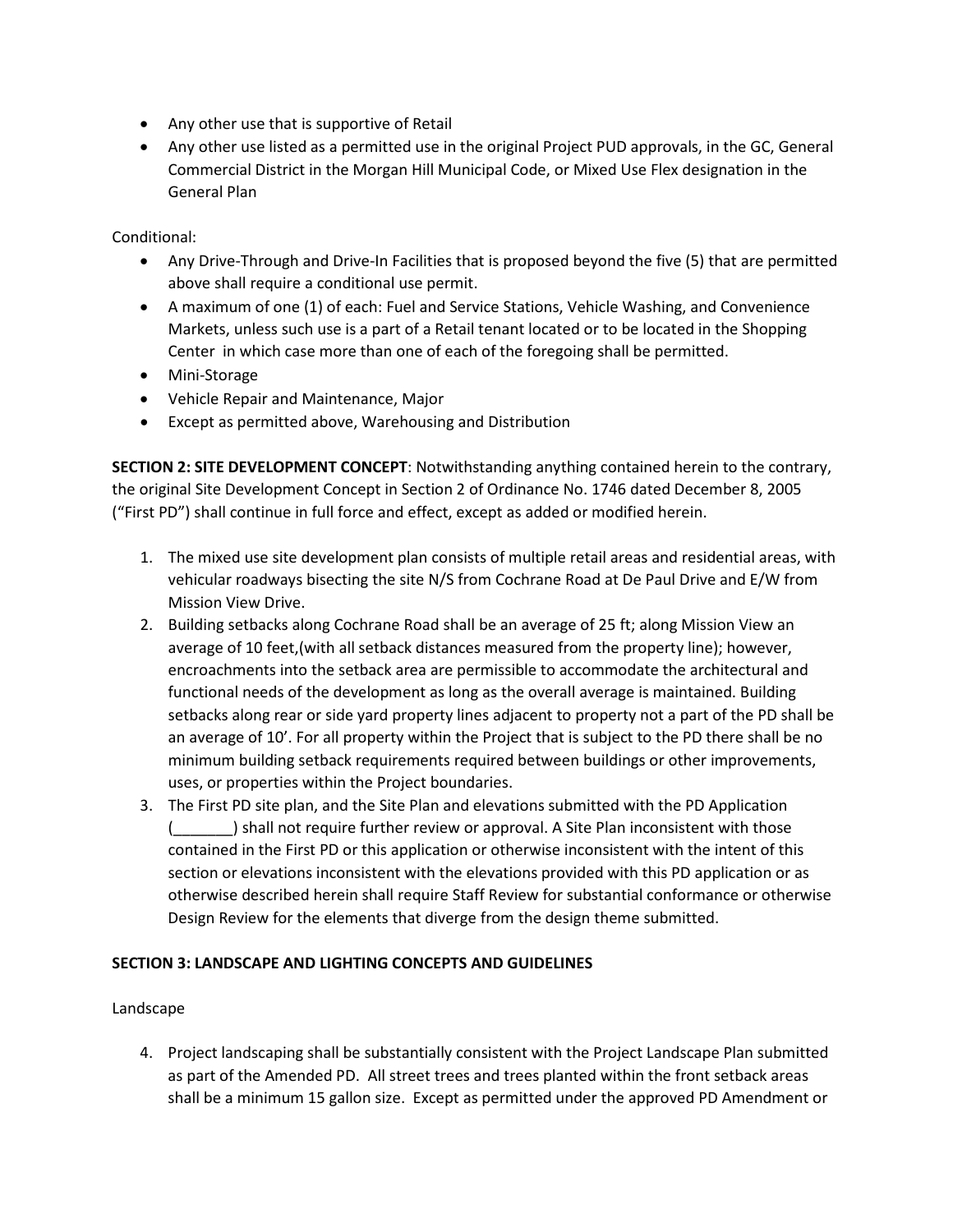otherwise shown on approved Project landscape drawings, and except for landscaping adjacent to buildings, all landscape areas shall comply with city code.

- 5. The general characteristics of the plant palette for the Project shall be a combination of yearround color and textural interest. Plants shall be selected on the basis of color combinations complementary to the existing architectural theme, growing patterns, low maintenance and water conservation characteristics.
- 6. An average 20 foot wide landscape strip (excluding sections of hardscape elements such as driveways or sidewalks) shall be provided along Cochrane road, and an average 10 foot wide landscape strip (excluding sections of hardscape elements such as driveways or sidewalks) shall be provided along Mission View Drive. Encroachments into all landscape setbacks shall be permissible to accommodate the architectural and functional needs of the development as long as the remaining landscaped areas maintains the overall average or a substantial portion of the landscape strip equals or exceeds 10 foot requirement. Acceptable mitigation for such encroachments shall include, without limitation: additional landscape planting, an earthen berm, or screen walls. Berms shall be an average height of 3 feet with a minimum height of 1.5 feet, and shall undulate where possible to be aesthetically pleasing. Except as provided herein, the design of the landscaping strip referred to above shall substantially conform to the Landscape Plan submitted as part of the PD Master Plan.
- 7. Canopy-providing trees shall be planted in the parking lot planter islands to produce shade.
- 8. The main project entrance at DePaul Drive shall be well landscaped and serve as a focal point, and may include attractive landscape walls, project signage, and other features.
- 9. Shrubs or vine planting shall be provided to screen utilities and trash enclosures.
- 10. The main parking field and/or any parking structure shall be screened from view of public streets by use of berming and/or bushes of a minimum of 3 feet effective height (18 months after planting), as measured from the top of the nearest street curb.
- 11. Where possible, landscaping shall be used to soften the appearance of fences and walls and front elevations of large scale retail buildings which lack fenestration or other architectural detailing.
- 12. All service areas fronting on public streets shall be screened by landscaping, berms, screens, and/or walls, substantially consistent with the colors and materials shown in the 'colors and materials pallet' packet on file in the Development Services Center.
- 13. Special paving or materials such as integral color concrete or asphalt, pavers, and/or scored concrete paving shall be provided at key on-site intersections. Pedestrian walkways shall be provided connecting groupings of retail structures to other retail areas, mixed use areas, and/or residential areas, and to parking areas. Walkways which cross traffic lanes shall have special markings such as integral colored concrete, scored or raised concrete, colored paving, special striping, and/or paving stones.

# Lighting

14. Any decorative lighting on the pedestrian pathways parallel to the main driveway from Cochrane Road shall be reduced in height and scale, to create a more human-scale feeling and atmosphere.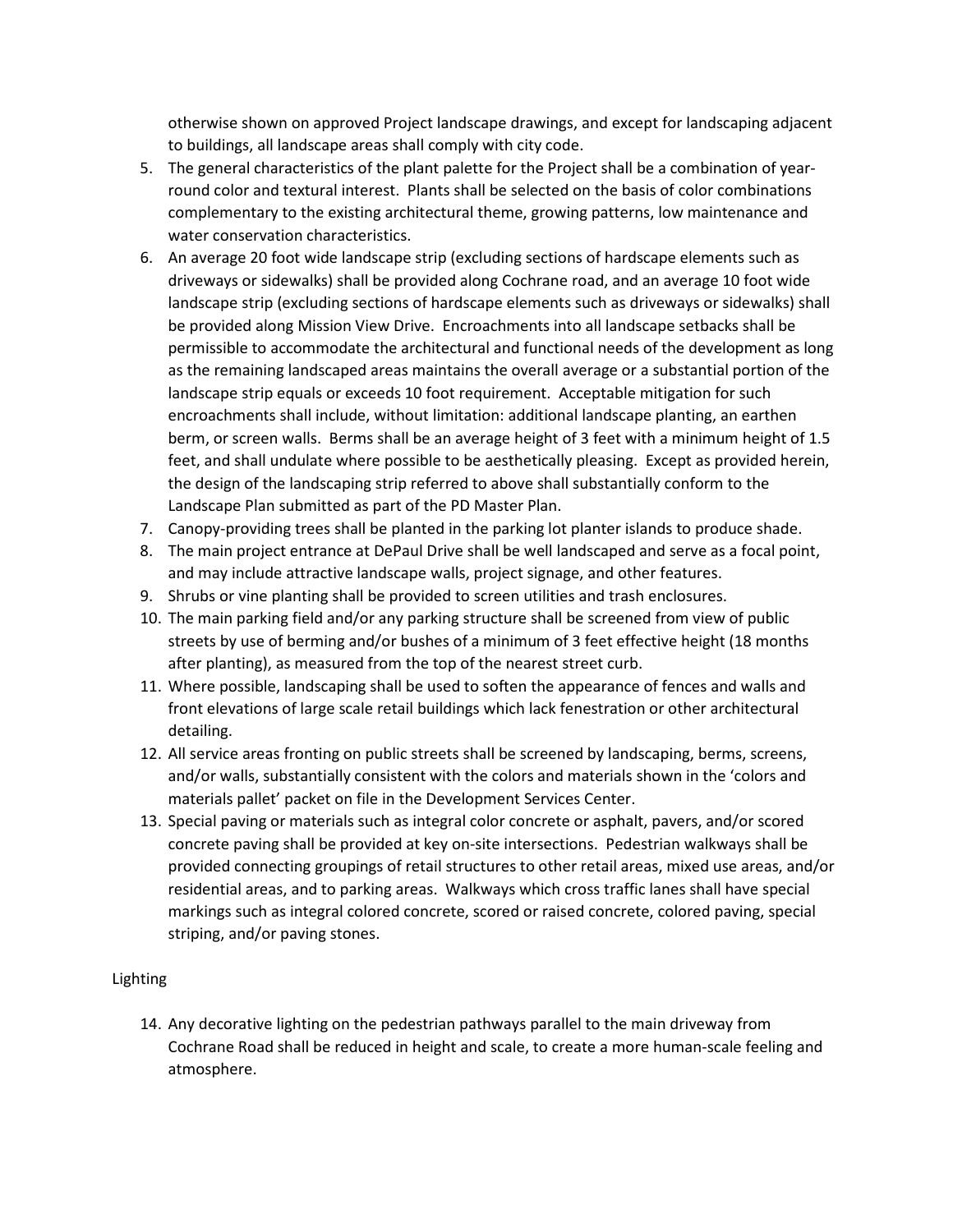- 15. The design of the exterior retail building lighting shall be compatible with the existing architectural style of the project. The design of the exterior residential and/or mixed use building lighting shall be complementary with the existing architectural style of the project, and/or provide an architectural transition to the adjacent residential projects.
- 16. The main parking lot lighting fixtures shall be consistent throughout the project, provided, however the mixed use and/or residential portions of the project shall complement the other portions of the project and will help identify neighborhoods within the project. The maximum pole height (including the base) shall be 33 feet except that lighting poles along Mission View project edge and the Cochrane Road project edge shall be limited to a maximum height (excluding the base) of 15 feet. Further conditions regarding residentially zoned properties are imposed under guideline #18 below.
- 17. All lighting shall be shielded and directed in such a manner so as not to directly cast light on neighboring residentially zoned properties outside the Project. The Applicant shall pay special attention to ensure that there is no unacceptable spillage of light outside the applicable boundaries of the project. Prior to issuance of site construction permits, Applicant shall provide a photometric plan evidencing conformance of the lighting plan to these guidelines.

# **SECTION 4: PARKING AND LOADING/CIRCULATION**

- 18. The main parking field shall be screened from public view on Cochrane Road primarily through constructed buildings, the use of berming and/or hedge row plantings, shrubs, trees or any combination thereof, in a manner substantially consistent with the project Landscape Plan.
- 19. 90 degree parking, angled parking, compact parking, RV parking, parallel parking, one-way drive aisles, and round-abouts shall be permitted.
- 20. Parking areas shall be designed to include provision for pedestrian walkways for access to building entrances. Walkways which cross traffic lanes shall have special markings such as integral color concrete, scored or raised concrete, colored paving, special striping and/or paving stones. Walkway strips shall be intermittently provided through landscaped areas to protect landscaping from foot traffic damage.
- 21. In order to facilitate on-site traffic flow and vehicle and pedestrian safety, parking stalls shall not be located directly adjacent to the front of a retail anchor tenant occupying a ground floor area that is 100,000 square feet or larger (i.e. Major 1 (Target) as shown on the PD Master Plan).
- 22. Reciprocal access and shared parking between properties shall be permitted and used, whenever possible, and for purposes of calculating parking ratios residential portions of the project shall be allowed to share parking stalls from the retail portion of the project in meeting the guest stall parking requirements. Given the benefits of the walkable and mixed use nature of the project the Residential portion of the Project shall be permitted to receive an overall reduction in its parking requirements by up to 15% off the total parking required for the residential portion of the Project.
- 23. Cross access easements shall be provided throughout the project.
- 24. Shared access easements and driveways shall be provided.
- 25. Drive aisles shall allow for circulation within the project, with sufficient width for emergency vehicles.
- 26. Provisions for connecting driveways and walkways between adjacent properties within the project are encouraged.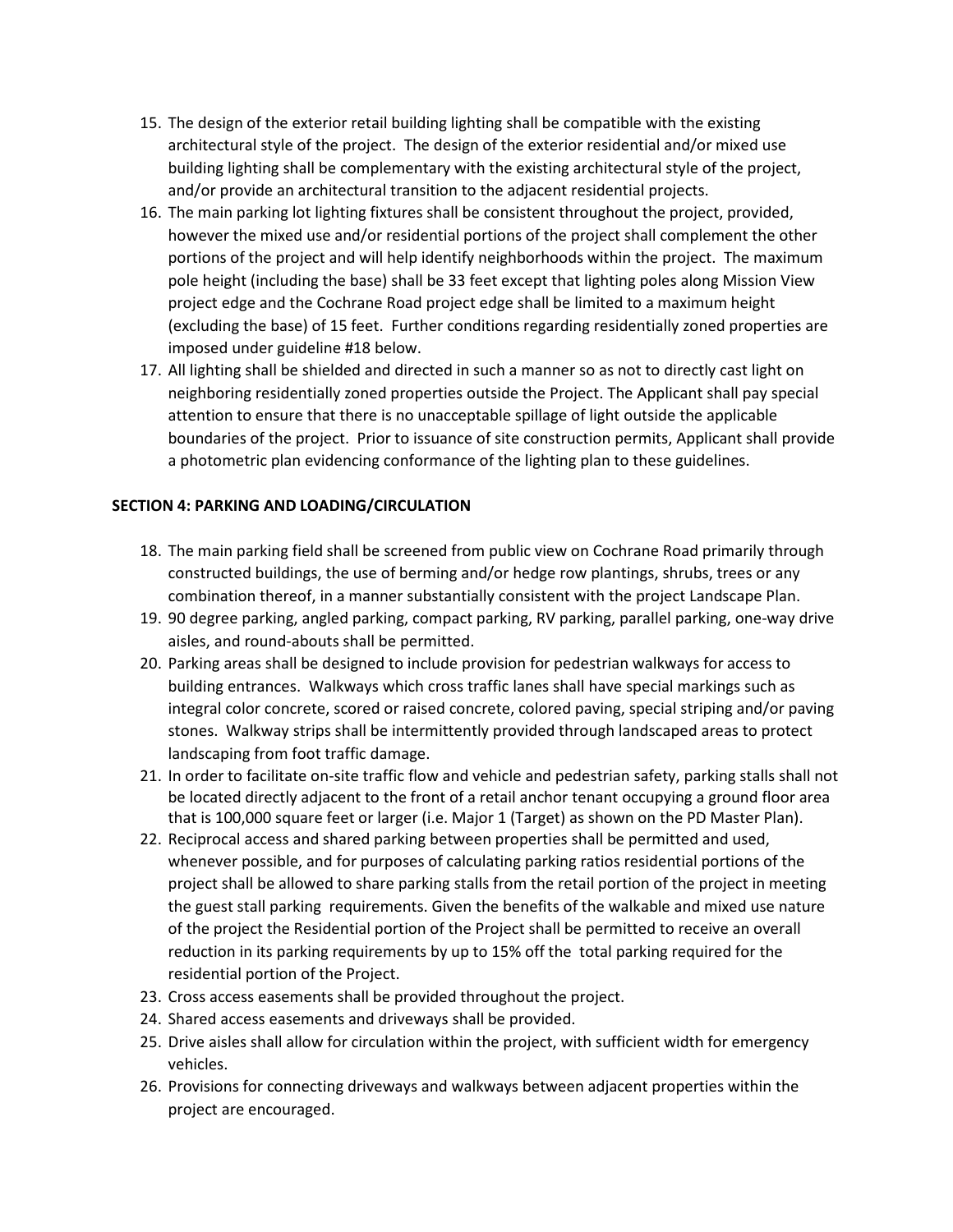- 27. Emergency vehicle access shall be provided throughout the project.
- 28. Loading areas and docks shall be screened from view along Mission View Drive by landscaping or a screening structure. Screen walls or other screening structures shall be architecturally treated, and may be constructed with metal, concrete, concrete block, wood or a combination thereof (see attached exhibit for an example of acceptable screening). Alternatively, screening along the northern property may be compromised of dense evergreen plantings, or other similar screenings.
- 29. All truck deliveries between the hours of 10pm to 6am shall enter and exit through the DePaul Drive project driveway (main vehicular entry from Cochrane Road).
- 30. Parking required for the development shall meet the requirements set forth in this PD Amendment. The project shall benefit from and received credit for shared parking throughout the project and among a mix of uses.

## **SECTION 5: ARCHITECTURAL CONCEPTS AND GUIDELINES**

- 31. The architectural concept shall create a campus of mixed use residential and commercial structures which vary in character, massing, materials, and colors but remaining complementary to the existing theme of the PD Master Plan. Each structure shall be complementary to the existing architectural theme or most directly adjacent structure, but may maintain its own uniqueness prioritizing thoughtful transitions from differing styles within the project and the context of the neighborhood. Building facades may contain design features and variances in scale to create interest in character. The design of entertainment uses may be enhanced by featured elements which may include some or all of the following: neon, tower, marquee, theater lights and statement lobby glazing. The development shall include tower and/or entry features, bold cornices, and varying facades, and a variety of materials, colors and storefronts. Awnings, light sconces, site lighting, and/or street furniture shall be situated at appropriate locations as determined by Applicant to enhance the pedestrian and/or human scale feel of the project.
- 32. No building shall exceed 68 feet in height to the top of the parapet except that tower and accent features of buildings may exceed such height limitations as long as (i) the scale and design of such features are complementary to the existing architectural design of the project; (ii) such exceptions affects no more than 25% of the applicable building; (iii) such features shall not exceed 75 feet at the highest point. Notwithstanding the above, no building sharing a frontage with Mission View shall exceed 3 stories in height, excluding roof decks or other outdoor space which in this case shall not be included in the total number of building stories.
- 33. Rooflines may be flat and/or provide variation in height, cascading rooflines, or a combination of the above, which shall be complementary to the existing architectural theme established for the development.
- 34. Large, continuous structures shall incorporate breaks in horizontal planes by varying architectural features and designs and recessing windows and entrances, to provide substance and scale.
- 35. Windows shall be enhanced by use of various sizes and shapes, and highlighted by the use of accent trim (e.g. molding, pop-out or wood trim). The design shall be complementary to the architectural style of the project.
- 36. Architectural treatment shall be applied to the front façade of all building elevations complementary to the building elevations dated \_\_\_\_\_\_ on file at the Community Development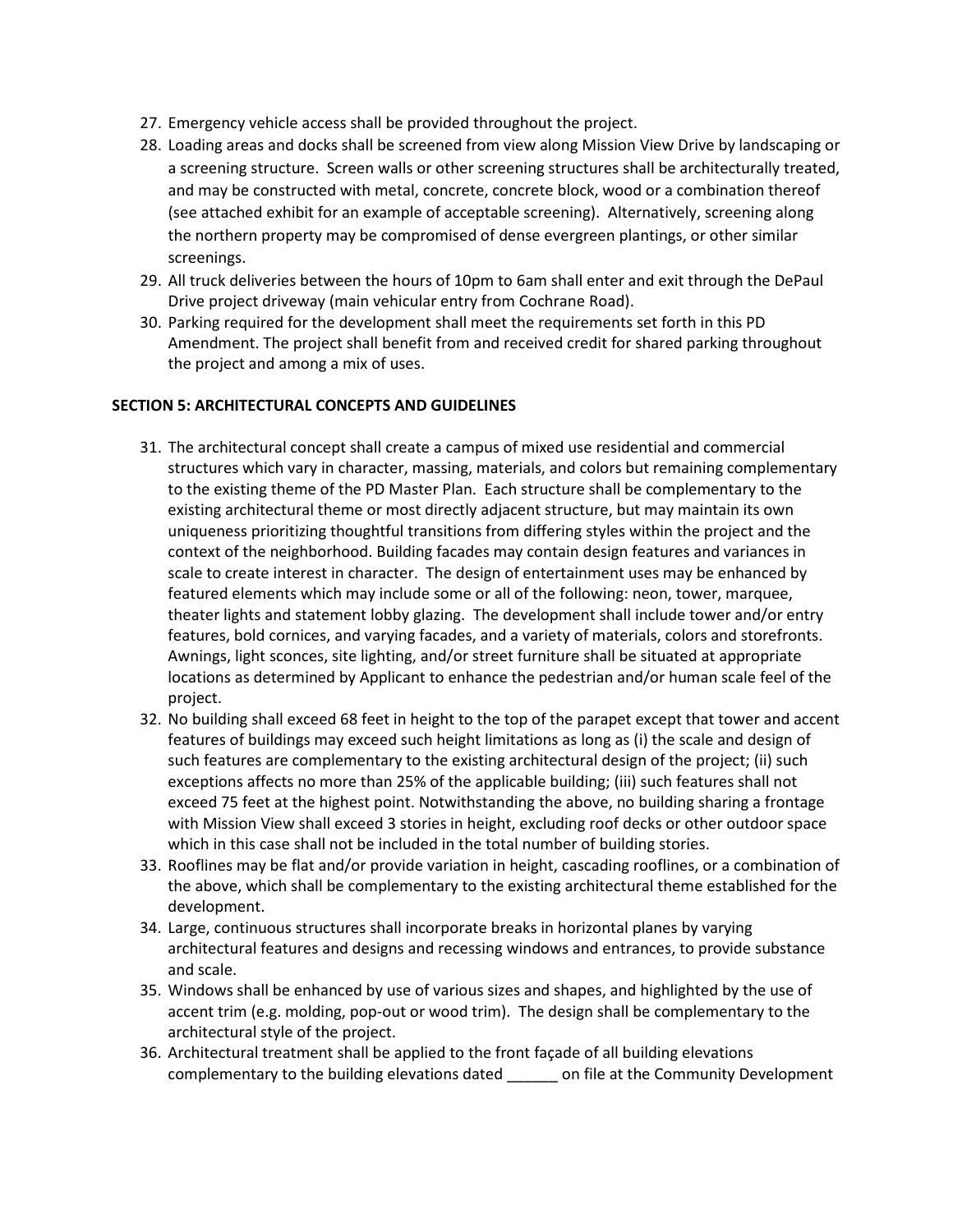Department; complementary architectural treatment shall also be applied to other areas of any building clearly visible from any public street.

- 37. Building design shall be compatible with the immediate adjacent building and provide harmonious transition between various uses.
- 38. Gutters and downspouts shall be made of quality materials and treated to blend into the façade to which it is attached, unless as a design element, in which case the color shall be consistent with the color schemes of the building.
- 39. No mechanical equipment shall be exposed on the wall surface of any building.
- 40. All roof-mounted mechanical equipment or ductwork which project vertically above the roof or parapet shall be screened consistently with the building design.
- 41. Any outdoor storage of goods, materials or equipment (e.g. garden center, lumber yard) shall be located within an enclosed area. The fencing and/or screening enclosing such area shall be complementary to the existing architectural theme of the PD Master Plan and designed in a manner complementary to the building design and site layout. Chain link fencing with wood inserts is not an acceptable manner of screening.
- 42. Fences and walls shall be designed to be compatible with the surrounding landscape and architectural style of the PD.
- 43. Trash enclosures shall be constructed of solid material, and shall be a minimum of six feet in height, with solid view obstructing gates. Reasonable efforts shall be made to screen trash enclosures or locate them in inconspicuous locations.

## **SECTION 6: SIGN DESIGN GUIDELINES**

- 44. This PD shall permit two (2) pylon sign structures along Highway 101 near the north end of the site and one pylon structure along Highway 101 near Cochrane Road consistent with the original PD application (8/22/05), subject, if necessary, to approval by the SCVWD. The two pylon signs near the north end of the site shall be a maximum height of 68 ft, as measured to the top of the horizontal cornice. The pylon sign near Cochrane Road shall be a maximum height of 50 ft, as measured at the top of the horizontal cornice. Decorative architectural features may extend above the 68 ft and 50 ft height limits as depicted on the sign elevations date stamped October 27, 2005, on file at the Community Development Department. This PD shall also permit one monument sign structure consistent with the original PD application (8/22/05) at the intersection of Cochrane Road and Mission View Drive. This monument sign shall be a maximum overall height of 20 feet, and shall not be illuminated in the evenings after 10pm. In addition, this PD shall permit directional signage, other residential project signage, landscape wall signs including but not limited to landscape wall signs along Cochrane and Mission View, and other signage consistent with a leasing office.
- 45. Except as permitted above, the uniform sign program for the Project shall control the signage requirements and placement of signs within the project. The uniform sign program shall be applicable to all buildings and uses within the PD. Tenant identification signs and "now leasing" signs will be allowed on the sides of the buildings that are visible to Highway 101. Signs, Banners and posters shall be permitted and must be of a high quality with character, and ambiance complementary to the existing architectural theme and the standards of the PD Master Plan. Address numbers shall contrast with their background and shall be a minimum of six inches in height.
- 46. Poster boards containing retail displays (including advertising), for sale/for rent signs incorporating an artistic component or displaying information of community interest shall be permitted.